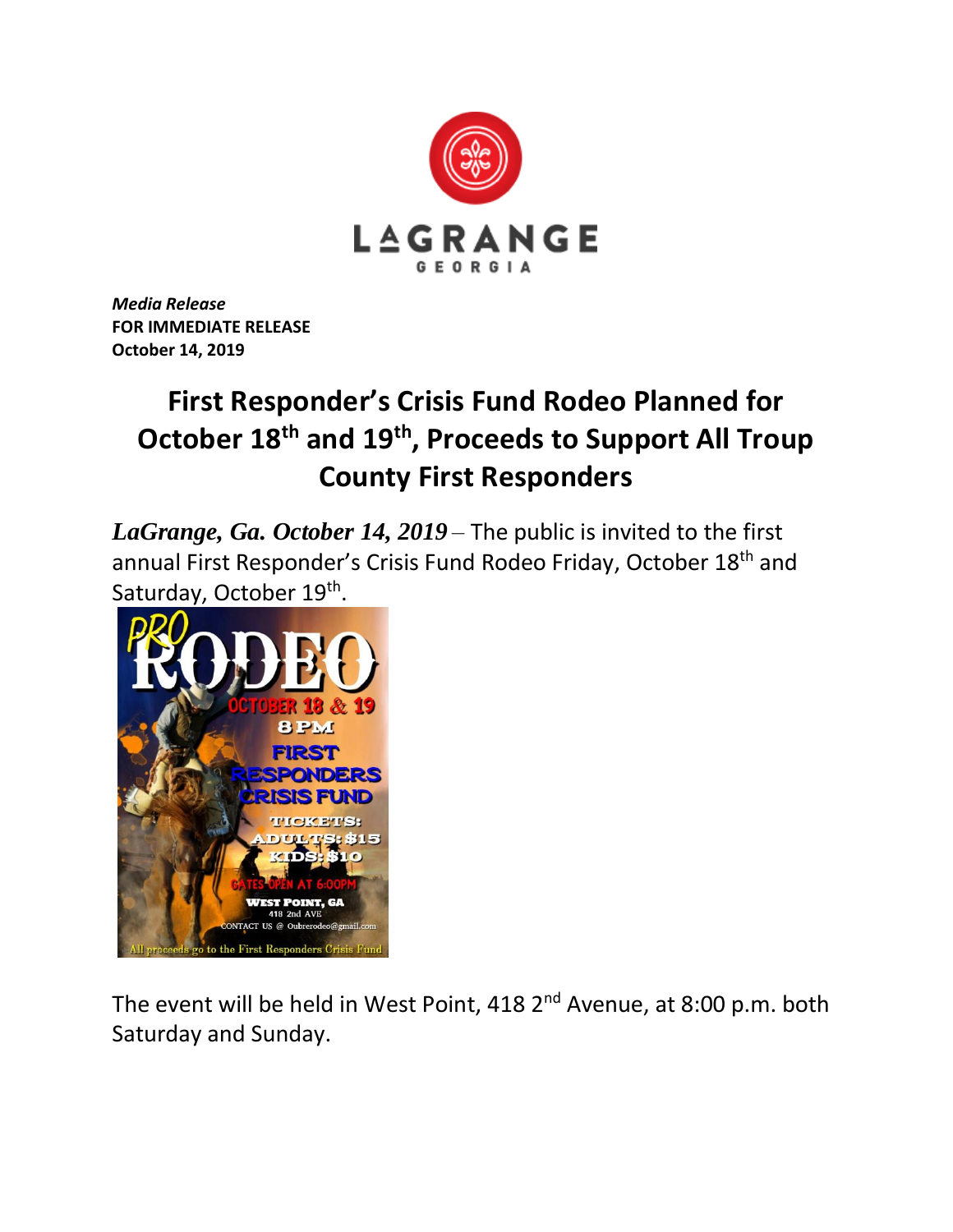The First Responders Crisis Fund, a 501©3 non-profit organization, was recently created with the help of Oubre Rodeo Company. As the wife of one of the Lagrange Fire Department's firefighters, Jamie Oubre has stepped in helping her father in law and owner of Oubre Rodeo Company to spread the word about their mission.

"The crisis fund was founded on the idea of becoming a trusted source of resources and assistance dedicated to every first responder in Troup County," said Jamie Oubre, whose husband is a firefighter for LaGrange Fire Department. "This is our way of giving back to those who risk so much our community".

All proceeds raised from the First Responders Crisis Fund will help all Troup County first responders in their time of need.

**WHO:** First Responders Crisis Fund, 501©6 non-profit organization **WHAT:** The First Annual First Responders Crisis Fund Rodeo WHEN: Friday, October 18<sup>th</sup> & Saturday, October 19<sup>th</sup> at 8 p.m. WHERE: 418 2<sup>nd</sup> Avenue, West Point **WHY:** To raise money for all first responders in Troup County



LaGrange Firefighter Matt Oubre during a rodeo